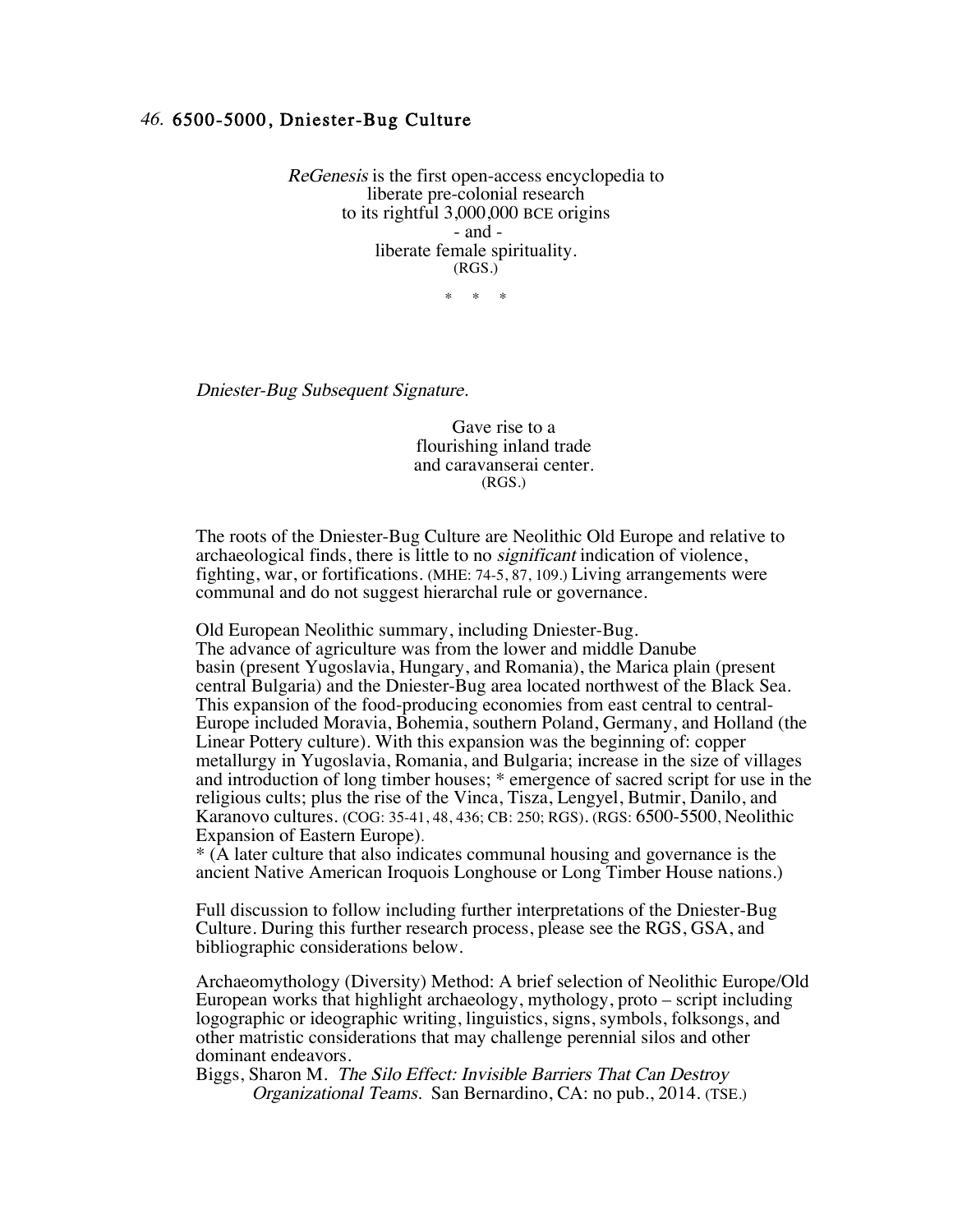- Cavalli-Sforza, Luigi Luca, and Francesco Cavalli-Sforza. The Great Human Diasporas: The History of Diversity and Evolution. New York, NY: Helix Books, 1995. (GHD.)
- Cavalli-Sforza, Luigi Luca. "Genetic Evidence Supporting Marija Gimbutas' Work on the Origin of Indo-European People." From the Realm of the Ancestors: An Anthology in Honor of Marija Gimbutas. Ed. Joan Marler. Manchester, CT: Knowledge, Ideas and Trends, Inc., 1997. 93-101. (GE.)
- Eisler, Riane Tennenhaus. The Chalice and the Blade: Our History, Our Future. San Francisco: Harper and Row, 1987. (CB.)
- \_\_\_\_\_. "Rediscovering Our Past, Reclaiming Our Future: Toward a New Paradigm for History." From the Realm of the Ancestors: An Anthology in Honor of Marija Gimbutas. Ed. Joan Marler. Manchester, CT: Knowledge, Ideas and Trends, Inc., 1997. 335-349. (ROP.)
- \_\_\_\_\_. "The Battle Over Human Possibilities: Women Men, and Culture Transformation." Societies of Peace: Matriarchies Past, Present and Future: Selected Papers, First World Congress on Matriarchal Studies, 2003, Second World Congress on Matriarchal Studies, 2005. Ed. Göttner- Abendroth, Heide. Toronto, Canada: Inanna Publications, 2009. 269- 282.(BOH.)

Gimbutas, Marija Alseikaite. The Language of the Goddess. San Francisco, CA, Harper San Francisco, 1989. (LOG.)

- \_\_\_\_\_. The Civilization of the Goddess: The World of Europe. San Francisco, CA: Harper, 1991. 43, 47-49. (COG.)
- \_\_\_\_\_. "Three Waves of the Kurgan People into Old Europe, 4500-2500 B.C." Eds. Miriam Robbins Dexter, and Karlene Jones-Bley. Journal of Indo-European Studies Monograph No. 18 (1997): 240-268. (TWKP.)
- Haarmann, Harald. Early Civilization and Literacy in Europe: An Inquiry into Cultural Continuity in the Mediterranean World. New York, NY: Mouton de Gruyter, 1996. (ECLE.)
- \_\_\_\_\_. "Writing in the Ancient Mediterranean: The Old European Legacy." From the Realm of the Ancestors: An Anthology in Honor of Marija Gimbutas. Ed. Joan Marler. Manchester, CT: Knowledge, Ideas and Trends, Inc., 1997. 108-121. (WAM.)
	- \_\_\_\_\_. Ancient Knowledge, Ancient Know-How, Ancient Reasoning: Cultural Memory in Transition, from Prehistory to Classical Antiquity and Beyond. Amherst, NY: Cambria Press, 2013. (AN.)
- Journey of Man. Dir. Jennifer Beamish. Eds. Clive Maltby, Gregers Sall, and Spencer Wells. Tigress Productions, Public Broadcasting Service (U.S.), et al. 1 videodisc (120 min.) PBS Home Video, 2004. (JOM.)
- Keller, Mara Lynn. "The Interface of Archaeology and Mythology: A Philosophical Evaluation of the Gimbutas Paradigm." From the Realm of the Ancestors: An Anthology in Honor of Marija Gimbutas. Ed. Joan Marler. Manchester, CT: Knowledge, Ideas and Trends, Inc., 1997. 381- 398. (IAM.)
- Mallory, James P. In Search of the Indo-Europeans: Language, Archaeology and Myth. London, England: Thames and Hudson, 1990. (SIE.)
- Marler, Joan, Ed. From the Realm of the Ancestors: An Anthology in Honor of Marija Gimbutas. Manchester, CT: Knowledge, Ideas and Trends, Inc., 1997. (FRA.)
	- . The Danube Script: Neo-Eneolithic Writing in Southeastern Europe. Sebastopol, CA: Institute of Archaeomythology, 2008. (TDS.)
- Marler, Joan. "The Iconography and Social Structure of Old Europe: The Archaeomythological Research of Marija Gimbutas." Societies of Peace: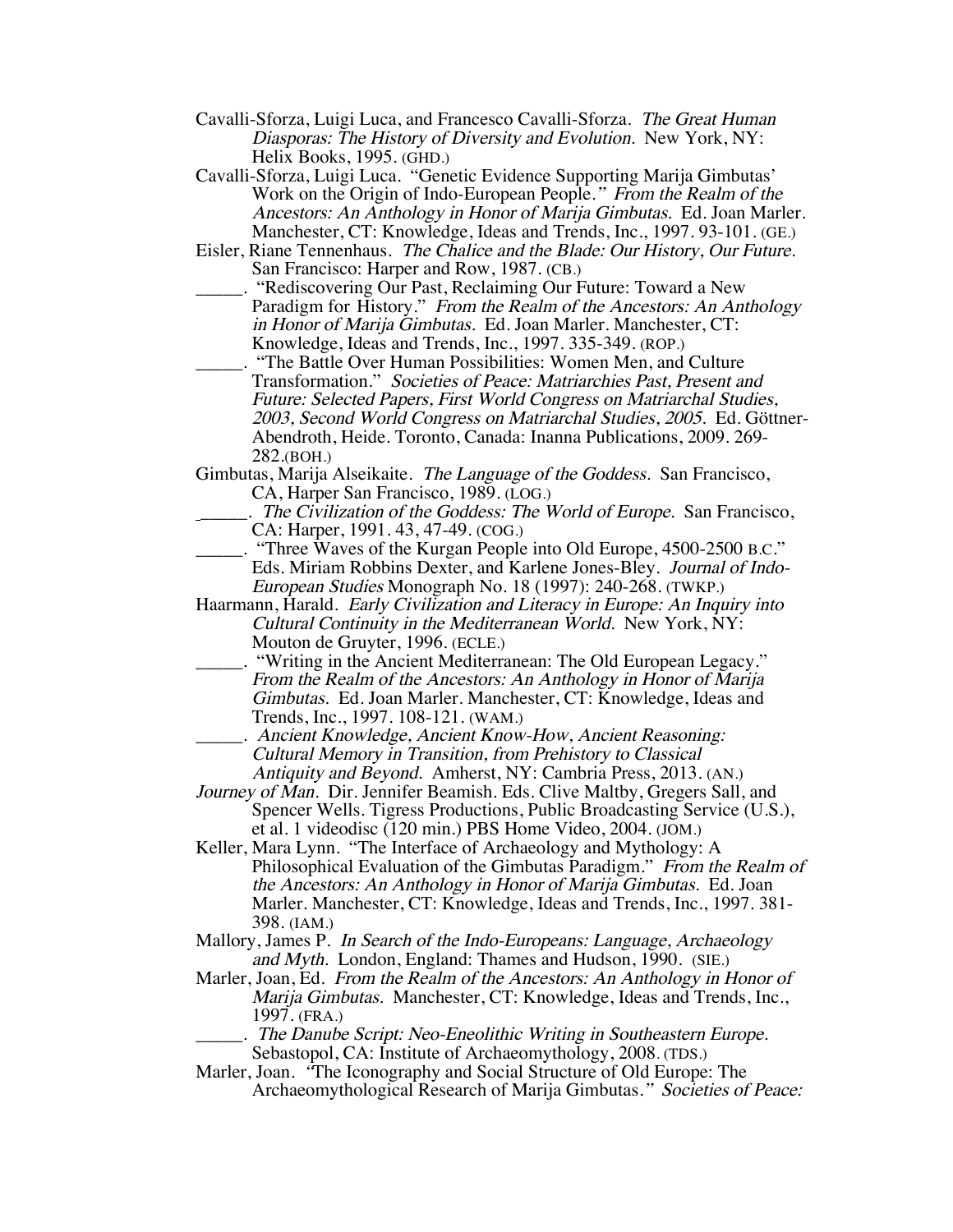Matriarchies Past, Present and Future: Selected Papers, First World Congress on Matriarchal Studies, 2003, Second World Congress on Matriarchal Studies, 2005. Ed. Göttner-Abendroth, Heide. Toronto, Canada: Inanna Publications, 2009. (ISS.)

- Marler, Joan, and Miriam R. Dexter, Eds. Signs of Civilization: Neolithic Symbol System of Southeast Europe. Novi Sad, Hungary: Institute of Archaeomythology, 2009. (SC.)
- Meador, Betty De Shong. A Sagidda of Inanna. Tran. Betty De Shong Meador. Handout for "Inanna," CIIS Workshop, 11-17-1996. (ASOI.) \_\_\_\_\_. Inanna: Lady of the Largest Heart. Austin, TX: University of Texas Press, (2000). (ILLH.)
- Metzner, Ralph. The Well of Remembrance: Rediscovering the Earth Wisdom Myths of Northern Europe. Boston, MA: Shambhala, 1994. (WOR.)
- Poruciuc, Adrian. Prehistoric Roots of Romanian and Southeast European Traditions. Eds. Joan Marler, and Miriam R. Dexter. Sebastopol, CA: Institute of Archaeomythology, 2010. (PRR.)
- Reason, Peter. Participation in Human Inquiry. London, England: Sage, 1994. (PHI.)
- Spretnak, Charlene. "Beyond Backlash: An Appreciation of the Work of Marija Gimbutas." Journal of Feminist Studies in Religion 12.2 (Fall 1996): 91-98. (BBAW.)
- Swimme, Brian. The Hidden Heart of the Cosmos: Humanity and the New Story. Maryknoll, NY: Orbis Books, 1996. (HHTC.)
- Swimme, Brian, and Thomas Berry. The Universe Story: From the Primordial Flaring Forth to the Ecozoic Era. San Francisco, CA: Harper San Francisco, 1992. (TUS.)
- Wade, Nicholas. "The Tangled Roots of English: Proto-Indo-European, the Precursor to Many Languages, May Have Been Spread by Force, Not Farming." *New York Times*, Feb. 24, 2015: Di, D6. (TRE.)
- Winn, Milton M. The Signs of Vinca Culture: An Internal Analysis: Their Role, Chronology and Independence from Mesopotamia. Los Angeles, CA: University of California, 1973. (PW.)
- Winn, Shan M. M. Pre-writing in Southeastern Europe: The Sign System of the Vinca Culture, ca. 4000 B.C. Calgary, Canada: Western Publishers, 1981. (PW2.)

Alternate considerations include: Brian Hayden, 2002; Ian Hodder in "Scientific American," 2004; Conkey and Tringham, 1994; Colin Renfrew, 2003; Goodison and Morris, 1998; and Michael Balter, 2005.

Further research:

- Anthony, David W. The Horse, the Wheel, and Language: How Bronze–Age Rides from the Eurasian Steppes Shaped the Modern World. Princeton, NJ: Princeton University Press, 2007. (HWL)
- Rigoglioso, Marguerite. "The Disappearing of the Goddess and Gimbutas: A Critical Review of The Goddess and the Bull." Journal of Archaeomythology 3.1 (Spring-Summer 2007): 95-105. (DGG.)

For a comparative study of Jomon Dogu and Neolithic figures:

- Bailey, Douglass, Andrew Cochrane, and Jean Zambelli. Unearthed: A Comparative Study of Jomon Dogu and Neolithic Figurines. Norwich, England: S. I. Sainsbury Centre, 2010. (U.)
- Carter, Susan Gail. "The Dogu Figures of the Jomon: An Introduction." The Journal of Archaeomythology 5 (Winter 2009): 41-60. (DF.)